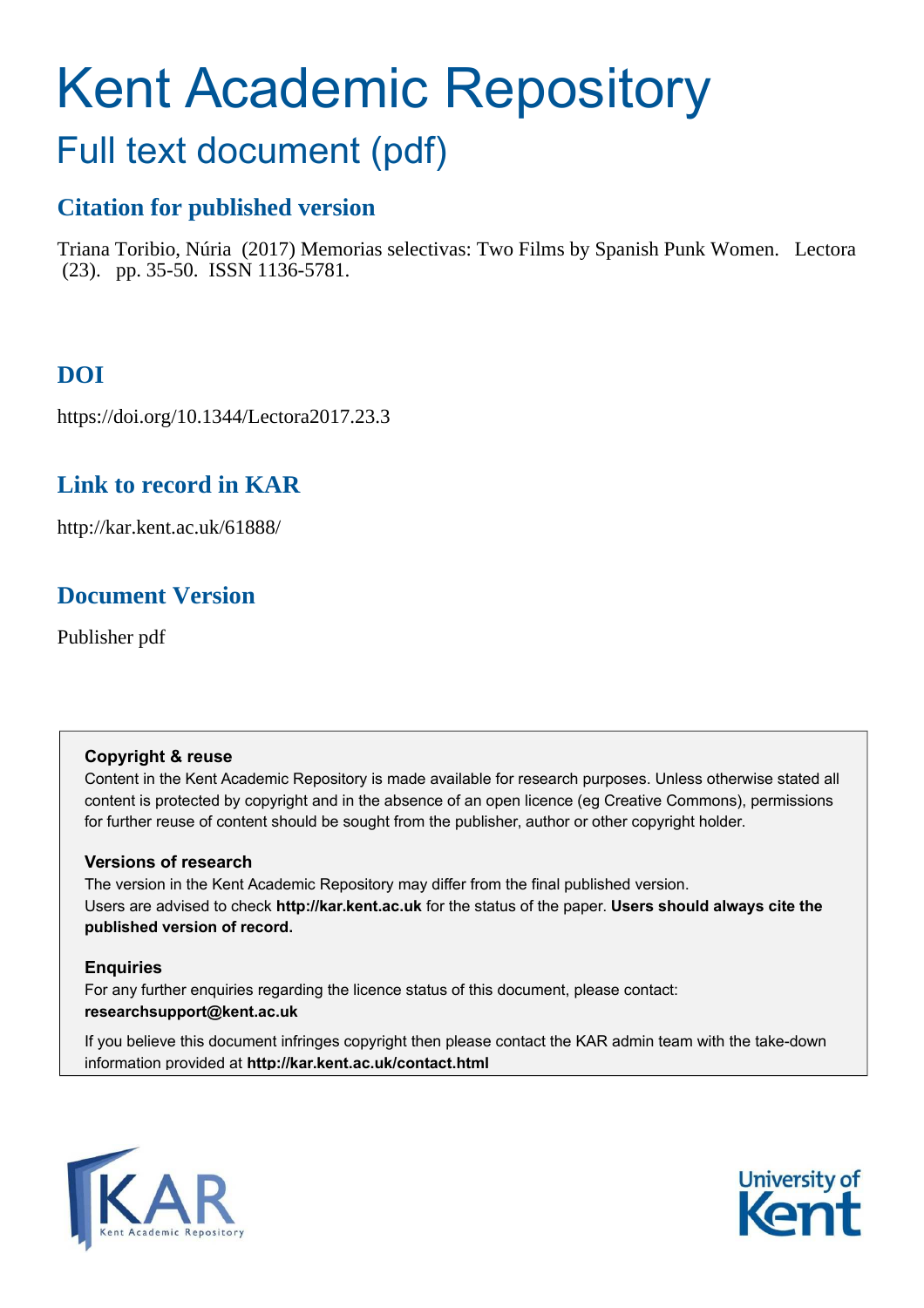ECTORA (d)

# **MEMORIAS SELECTIVAS: TWO FILMS BY SPANISH PUNK WOMEN**

NURIA TRIANA TORIBIO **University of Kent** 

The role of women in punk has been dominated by a particular doxa and by repeated acts of omission and misrepresentation. This has certainly been the case in much of the historiography and journalism about Spanish punk/la Movida, where a more nuanced and rigorous narrative about punk/la Movida and its women still needs to be created. This article addresses some discourses that dominate the commemorations of the movement and how they interact in the work of two women who were not simply witnesses but took part in the musical scene: Chus Gutiérrez and Beatriz Alonso Aranzábal.

KEY WORDS: gender, punk, Spain, la Movida, la transición.

#### **Memorias selectivas: Dos películas de mujeres punk españolas**

El papel de las mujeres en el punk ha estado dominado por una doxa específica y por actos repetidos de omisión y tergiversación. Este ha sido ciertamente el caso en gran parte de la historiografía y el periodismo sobre el punk/la Movida español/a. Aun está pendiente la creación de una narrativa más matizada y rigurosa sobre el punk/la Movida y, en particular, sobre sus mujeres. Este artículo aborda algunos de los discursos que dominan las conmemoraciones del movimiento y cómo éstos interactúan en el trabajo de dos mujeres que no fueron simplemente testigos de la época sino que tomaron parte en la escena musical: Chus Gutiérrez y Beatriz Alonso Aranzábal.

PALABRAS CLAVE: género, punk, España, la Movida, la transición.

For the UK, 2016 was the year of Brexit but it was also the year of punk. This was the clear message that came from the official website punk.london and from the events advertised through it, all curated, endorsed and supported by respectable national institutions such as the British Library, the British Film Institute, The Barbican Centre and the Heritage Lottery Fund, and more disconcertingly, by the Office of the Mayor of London. I say disconcertingly since the Mayor of Lon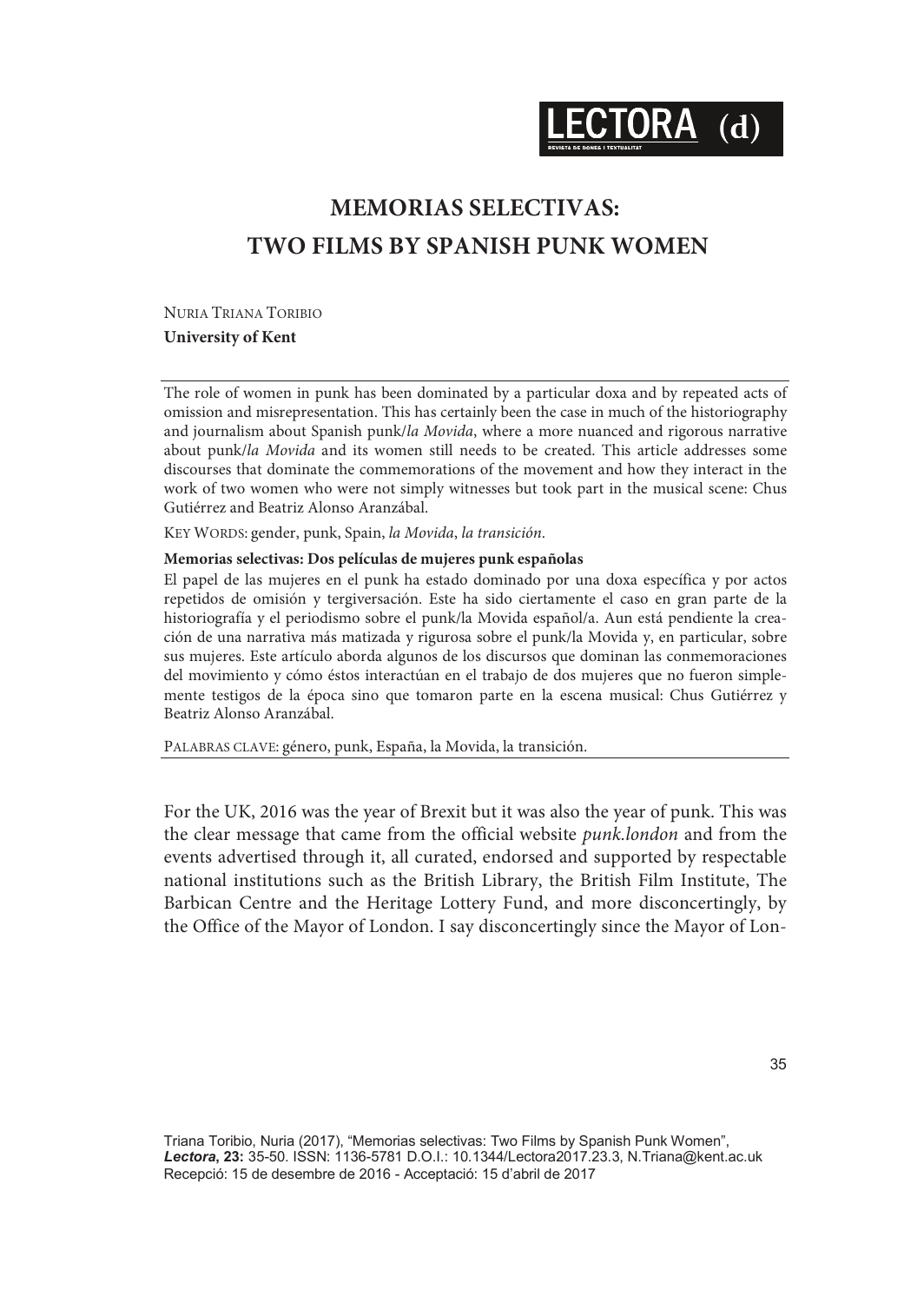don during the period leading up to the celebration of 2016 was a member of the Conservative Party, and therefore the very heart of the British establishment.<sup>1</sup>

This sudden embracing of punk by the mainstream and the Conservative establishment forty years after the fact exasperated many. Leading the outrage was one of punk's true biological heirs, Joe Corré, founder of Agent Provocateur and son of Vivienne Westwood and Malcolm McLaren. In response to reports that Elizabeth Windsor, Queen of England, supported the programmed celebrations (The Guardian stated that Westwood was in talks with Buckingham Palace about the planning and content of the festivities), Corré threatened (also in March 2016) to destroy punk memorabilia amounting to £5m, a threat he carried out on November 26, 2016, to coincide with the commemoration of the 40<sup>th</sup> anniversary of the release of the Sex Pistols' first single, "Anarchy in the UK" (Jonze, 2016: n.p. and Jenkins, 2016: 14). The Queen's alleged endorsement may have been the straw that broke the camel's back, but Corré could have picked a number of earlier moments to vent his frustration. The mainstream co-optation of punk has been gradual but unrelenting and punk's conversion into heritage is a longstanding practice: museums, university archives, published memoirs and private collectors have seen to that. In the years leading up to 2016, the movement's legacy had been meticulously sifted through and curated in international exhibitions such as "Punk: Chaos to Couture" at the Metropolitan Museum, in New York (May to August 2013). Such co-optations by the media and curators have generated a degree of cynicism among those who still remember the energy and protean capacities of the punk movement, and who wonder what it meant for those performers and musicians who took part in it.

To the outrage of purists and first hand witnesses, in London, punk was everywhere in 2016 except in the streets, pubs and music venues that had been its natural habitat forty years earlier. It was staring at us from museums and art

<sup>&</sup>lt;sup>1</sup> See "London to Celebrate 40 Years of Punk Culture in 2016" <https://www.hlf.org.uk/aboutus/media-centre/press-releases/london-celebrate-40-years-punk-culture-2016>. The British Library exhibition was entitled "punk 1976-78" and was part of "a year of events, gigs, films, talks and exhibits celebrating 40 years of punk heritage and influence in London" (as the exhibition website explained). It was placed in the foyer of the library. For further information, see Killian Fox's article for The Guardian, "Happy Birthday punk: the British Library Celebrates 40 Years of Anarchy and Innovation" <http://www.theguardian.com/music/2016/mar/13/punk-1976-1978-british-library-40th-anniversary-sex-pistols-buzzcocks>. In order to understand the momentous change of attitude to punk that these celebrations and featuring the Sex Pistols' "God Save the Queen" at the opening ceremony for the London Olympics in 2012 indicate, it is illustrative that in 2000, when Mark Allinson wrote about the generosity and liberality of Madrid's City Council in the 1980s, he made the following comparison: "Tax-payers' money was also spent in subsidizing a San Isidro fiesta where the main act was a group called La Polla Records […] An equivalent in the UK would be the London Borough of Westminster subsidizing a Sex Pistols concert in Westminster Hall" (Allinson, 2000: 269).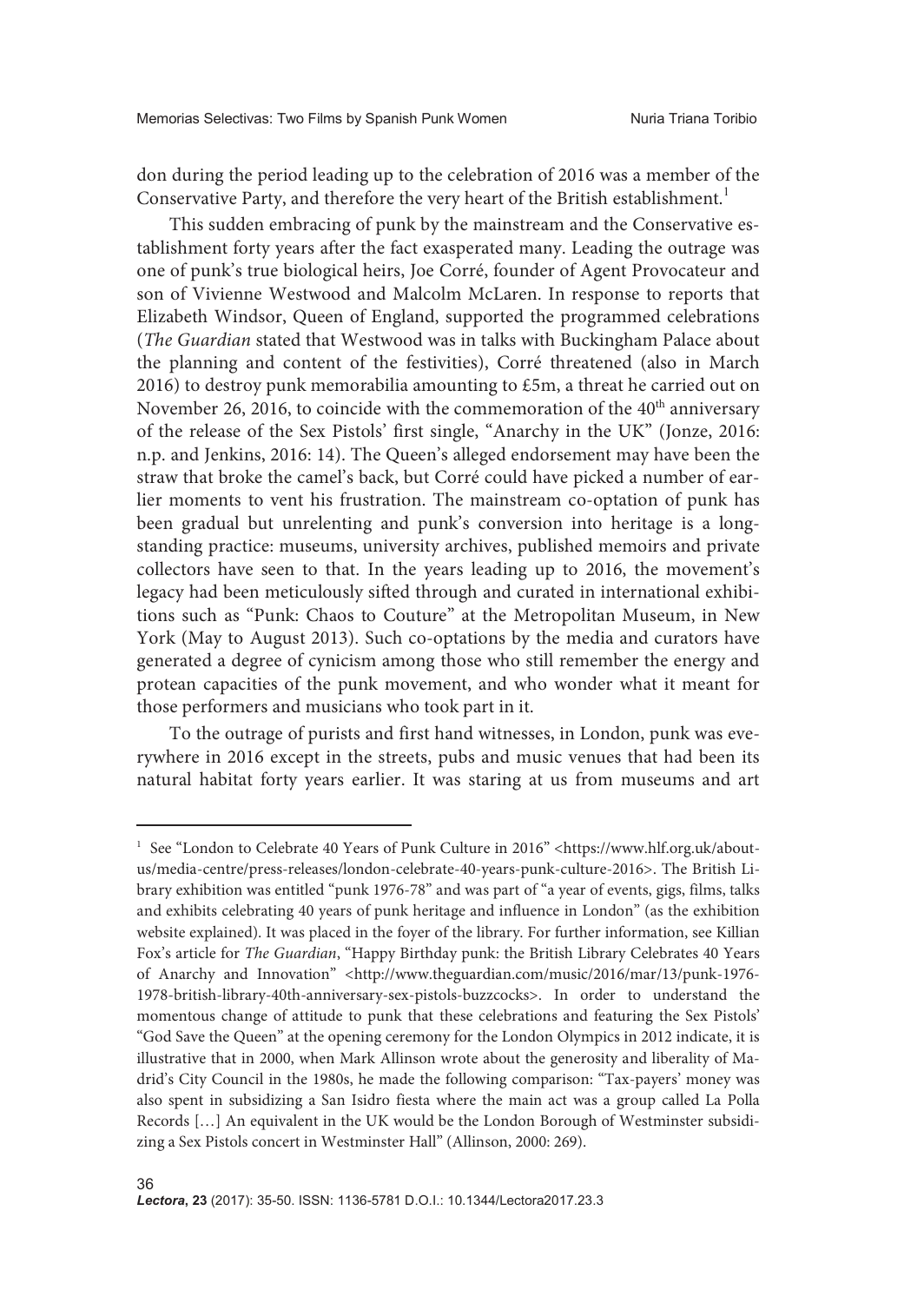cinema screens and from the ubiquitous free newspapers and magazines, such as Metro News or Stylist, which are handed out to passers-by at the entrances of tube stations and which eventually end up discarded and spread over floors and transport seats, becoming London's unofficial street decorations. In March 2016, for instance, punk commemoration in mainstream print took the shape of a very non-subcultural article in Stylist, which used distinctive shades of yellow and pink and borrowed the cut out letters used in the cover design of the Sex Pistols' Never Mind the Bollocks album to confirm its punk credentials. In this article, Lizzie Pook argued that the "Queens of the Punk Age" also deserved to be celebrated in 2016. Even though the idea of punk conjures up male names first, Pook claimed, "it's punk fearless women who have left the biggest legacy" (Pook, 2016: 59). I have been concerned with how punk women seem in recent decades to have been "lost", as Helen Reddington put it in 2007, so I was pleasantly surprised to see this piece in a mainstream publication, particularly when other mainstream articles and documentaries in the build up to the punk commemoration, as recently as 2014, worried the lack of recognition of these women.<sup>2</sup> Most notably, The Culture Show on the BBC devoted a special episode to punk women, entitled "Girls Will Be Girls", which focused on their absence from the standard histories. The same week, Charlotte Richardson Andrews also wrote in The Guardian on this exclusion, and on the need for researchers and performers urgently to bring back to the fore that first generation of punk women, who were the punk rockers, not just fans, wives and girlfriends. As Richardson Andrews's article goes on to explain, even in present-day punk scenes in the US and the UK, punk continues to have a problem with women (Richardson Andrews, 2014).<sup>3</sup>

Pook's 2016 article promised to add to this chorus demanding that images of Johnny Rotten, Sid Vicious, or The Clash, not always be the automatic shorthand for punk. The tone was refreshingly positive in its reverent and celebratory tone of women's contributions to the movement. It is easy to cast our minds back to the mid-1970s, when anything punk in the press was derisory and calculated to offend mainstream British sensibilities; punk was treated as something that would never become valuable heritage. Here, though, was an account that was positive and focused on punk's women. However, as the article went on, it was clear that punk women were still put in a supporting role. This time cast as the midwives of punk, rather than the real stars. For instance, Pook tells us, "[i]t is easy to forget that Chrissie Hynde taught Johnny Rotten to play guitar. That Caroline Coon managed The Clash and Vivienne Westwood essentially told the 

<sup>&</sup>lt;sup>2</sup> Reddington's book, entitled The Lost Women in Rock Music. Female Musicians of the Punk Era, declares revisionist intentions from the outset. See Reddington (2017).

<sup>3</sup> The Lost Women in Rock Music. Female Musicians of the Punk Era was written out of Reddington's frustration with "the lack of documentation about what actually happened at the [...] time from the point of view of its female protagonists" and to challenge the enduring myth of a London-centric punk movement (2007: 1-3).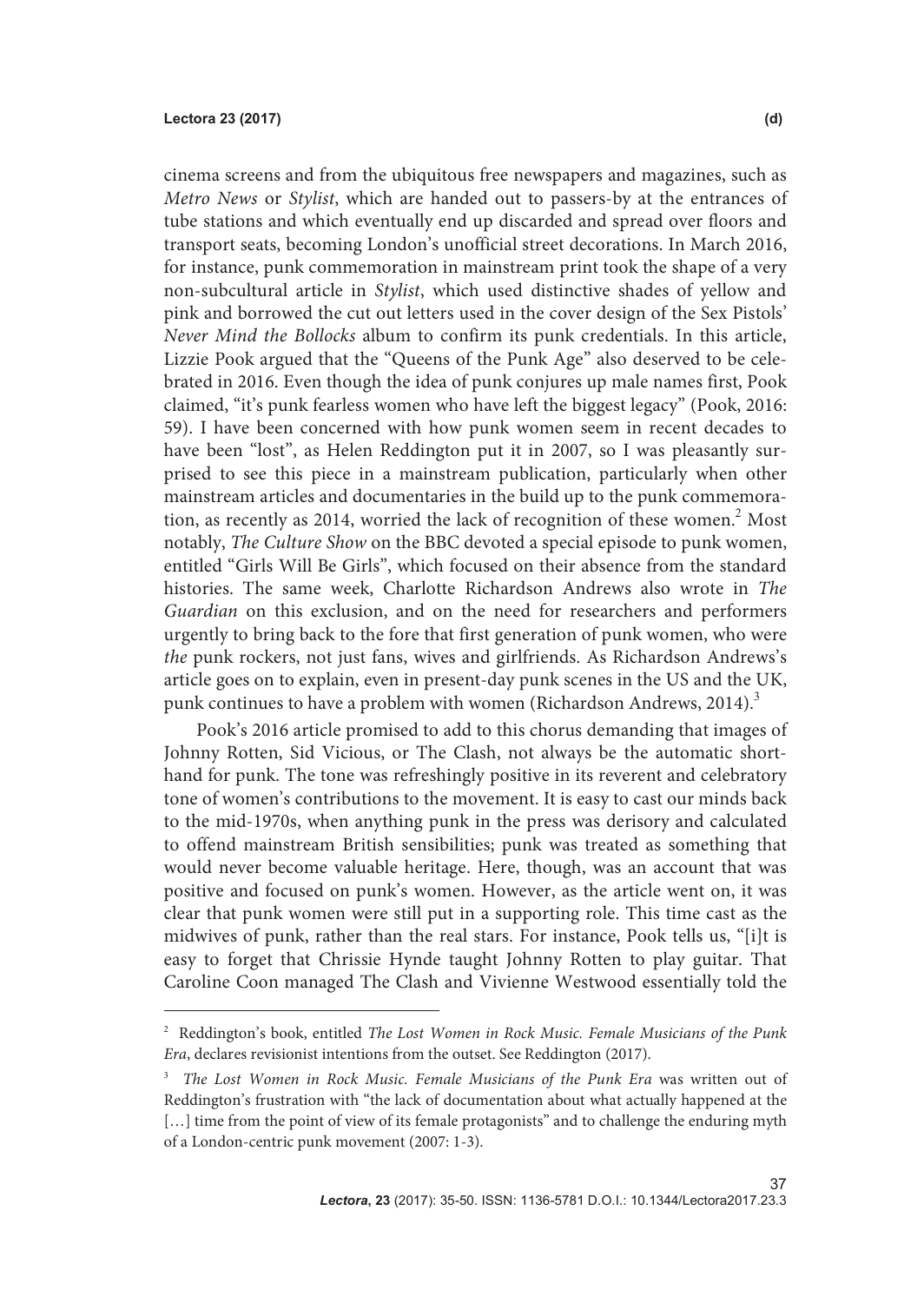Sex Pistols how to get dressed each morning" (2016: 59).<sup>4</sup> This construction, alongside the knowledge that such an article is part of a carefully orchestrated news cycle (March 8<sup>th</sup> is International Women's Day, therefore, if it is March in the Year of Punk, then it is time to celebrate punk's women), seemed an indication that commemorations of punk would still consign women to a secondary role, acknowledging them when and whether the male-centred doxa about punk permitted.

And indeed, the suspicion this mainstream article instilled was realized at the British Library exhibition "Punk 1976-78", where the section about women was relegated to a corner, and was mostly made up of a small screen showing excerpts from Gina Birch and Reddington's documentary in progress, Stories From The She Punks, on a loop. Next to it, there was a small explanatory plate. The unfinished documentary itself was screened, as work in progress, on June 10, 2016 at the British Library. However, punk women's names and bands were not even featured on the larger, main text boards introducing the exhibition. In response, Viv Albertine, who took part in a Q&A session at the site on July 18, 2016, corrected the text on the spot with a felt tip pen. Christian Eede describes the scene:

> [w]hile attending the exhibition, [Albertine] took issue with one aspect of it which overlooked women's role in punk, instead focusing on Sex Pistols, the Clash, and Buzzcocks. Having crossed through their names, she wrote, "The Slits, X-Ray Spex, Siouxsie & the Banshees. (What about the women!!)." Taking ownership of the act, she later wrote on Twitter: "I did it and I signed it." (2016: n.p.)

In these absences and presences in the commemorations of Punk.London in 2016, which prompted Corré and Albertine to act, we can find echoes of the modes of memorialization and representation that have prompted action by Spanish punk women.

Spanish punk/la Movida happened when influences from the UK and the US took root between 1977 and 1985 in a country that was enjoying a surge in freedom and creativity after the death of the dictator, particularly in the capital, Madrid. Many Spanish young men and women felt the call to arms, became audi-

<sup>4</sup> Pook's article is no doubt indebted to research on women in music that has taken place in the UK and the US, although their work is unacknowledged. Sheila Whiteley, who died recently, led a long line of feminist musicologists and sociologists who have recorded punk's women work and legacy. In 2012, after the death of Ari Up (2010) and Poly Styrene (2011), Reddington, academic and bass player in an all-female punk band, published her monograph, mentioned above, which was reprinted several times. Other monographs deserve mention: Maria Raha's Cinderella's Own Score (2005) and for its chapter on punk women, Lucy O'Brien's She Bop. The Ultimate Guide to Women in Popular Music (1995, republished in 2012).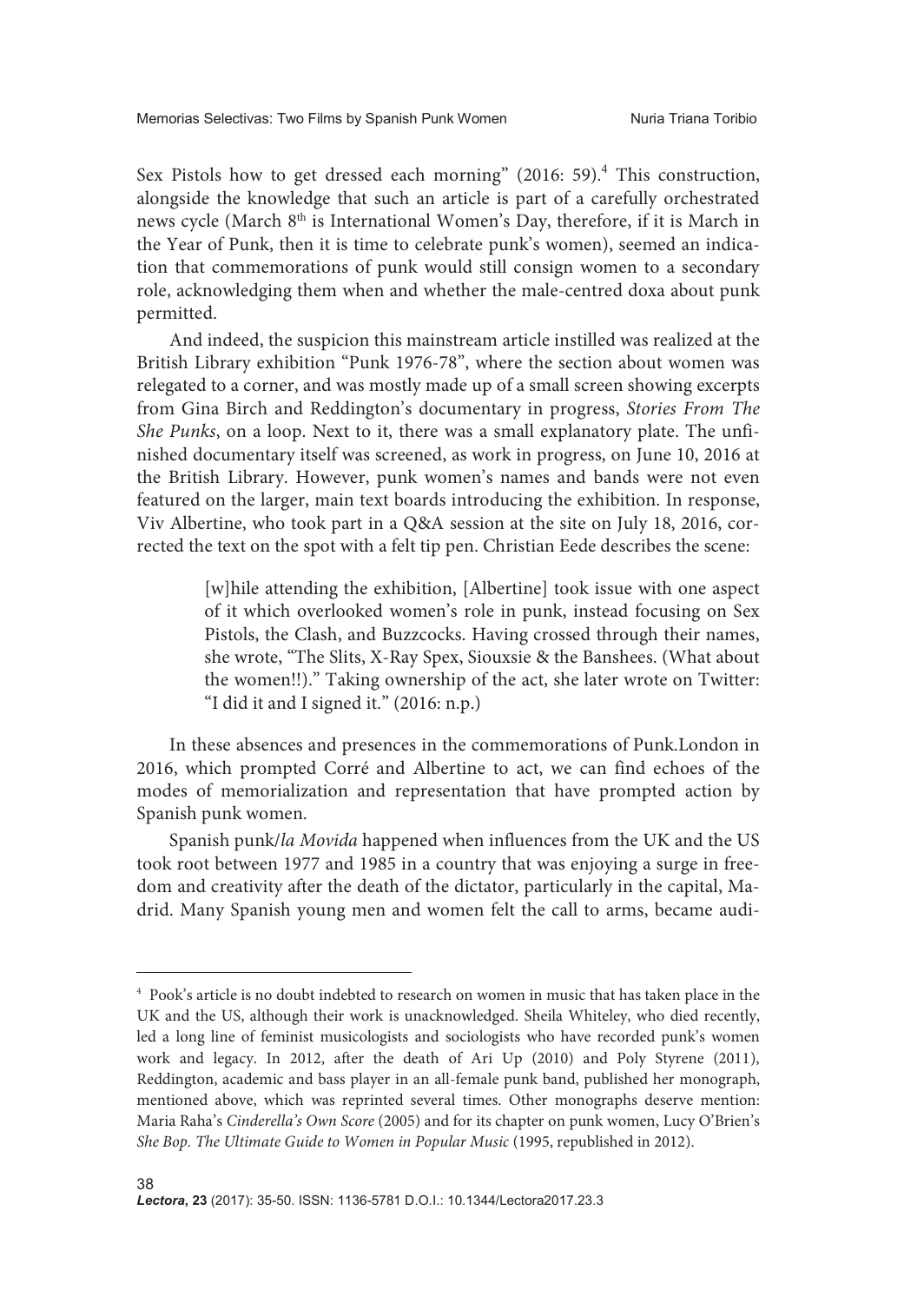ences of Punk groups, formed bands, and created fanzines.<sup>5</sup> Like punk in the UK, Spanish punk/la Movida was appropriated by the Office of the Mayor of Madrid (when it was occupied by Enrique Tierno Galván) and by the liberal State cultural and political establishment under the PSOE (Partido Socialista Obrero Español), but not gradually or forty years later —instead, it was "institutionalized" as it happened. That this could happen is partly explained by the fact that Spanish punk was, for the most part, not a deviant subculture, as was the case in the UK, but a shared expression of a newly regained freedom. This appropriation also involved a series of absences and presences, of works and histories that record certain aspects and discard others.  $\stackrel{6}{\cdot}$  What became doxa prompted disaffection from those cultural figures who fit uneasily (Mira, 2009: 155-156; Jeremy, 2013: n.p.). In this article, I want to investigate what these inclusions and exclusions tell us about the doxa about punk/la Movida, and punk women through two films that tackle this controversy, one fiction, one documentary, both autobiographical and made by women about it.

### **Talking back**

The two films in question are the feature El Calentito (2005) directed by Chus Gutiérrez, and the documentary De un tiempo libre a esta parte (2015) directed by Beatriz Alonso Aranzábal. Both filmmakers were direct participants in Spanish punk/la Movida, and are roughly the same age: Gutiérrez was born in 1962 and Alonso Aranzábal in 1963. Alonso Aranzábal played the keyboard in the band Los Monaguillosh, and Gutiérrez was founding member of Las Xoxonees, a feminist post-punk band of Flamenco-rap, which was formed initially in New York in 1983 (see Gutiérrez's website). Their films will be read here symptomatically, as additions to or interventions in the doxa, driven by the same urge as the one that led Viv Albertine to insert women's groups' names onto the plate at the British Library exhibition in July 2016.

El Calentito is a coming-of-age story about a punk called Sara set in February 1981 in Madrid. It is the first female-directed and co-scripted film (with Juan Carlos Rubio) to tell a tale of an all-female Punk band in la Movida. In it, Gutiérrez draws on personal experience: "Me he servido de lo que aprendí entonces sobre las relaciones profesionales entre mujeres. Los trapicheos con managers y discográficas también están reflejados" (qtd. in Manrique 2005: n.p.). Alonso

<sup>&</sup>lt;sup>5</sup> Scholarship on la Movida is extensive. Beyond those quoted in this article, other key sources are Patricia Godes (2013) and Teresa Vilarós (1998).

<sup>6</sup> The debate about the extent and purpose of this co-optation continues. See, for instance, "La Movida as a Debate" (Marí, 2013: 16-18). Some aspects and participants of la Movida were never incorporated in the hegemonic history of the movement. Some researchers speak of dos movidas, the official one and another phenomenon that took place in the underground. See: Mira, 2009: 155-169, and Jeremy, 2013: n.p.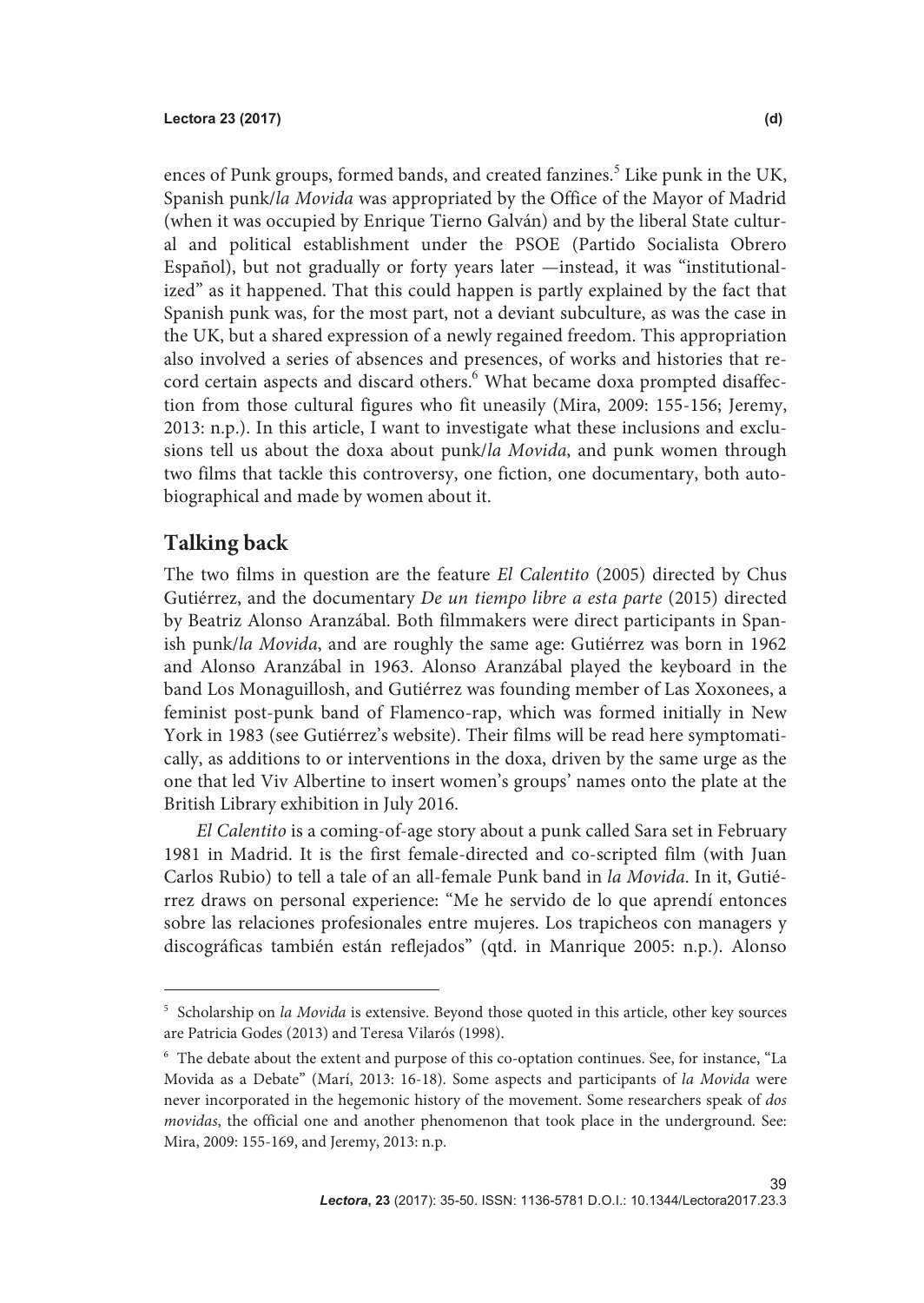Aranzábal also relies on biography —hers and others'. Throughout 2015, Alonso Aranzábal tracked down and interviewed her contemporaries, many of them women, mostly in New Wave and Techno groups, who were first inspired to take up instruments by Punk: Marta Cervera from Aviador Dro; María José González "Ye, Yé", from Glutamato; Clara Morán Calvo-Sotelo from Oviformia SCI; Almudena de Maeztu from Las Brujas and La Mode; Lydia Iovane, and others. In a conventional documentary style, through several interviews and with the use of stills of concerts, DIY publicity material for gigs, covers of fanzines, and photographs, both personal and from published media, she weaves a tale of memories of the creative teen years of her protagonists, focusing on Madrid and on their beginnings, in the period between 1977 and 1984. The documentary had an official theatrical release in Madrid on November 27, 2015, is available through the online platform Filmin (filmin.es), and was shown in small venues in Madrid, Mexico City, Oviedo (Plaza del Paraguas, September 2016) and London (Red Gallery / Instituto Cervantes, November 9, 2016) throughout 2015 and 2016.

### **The doxa**

My study begins by setting out some of the main narratives about punk/la Movida and its women. One is about the class of its participants, the lack of political engagement among them and their "hedonist and nihilist focus on the present", which applies equally to both genders (Tango, 2006: 60). The other is about the centrality and ubiquity of women in main roles, instead of the support ones to which historiography and memorialization seem determined to relegate their British counterparts.

Although co-opted by the PSOE, in power from October 1982, and championed by Madrid's Mayor, punk/la Movida has usually been remembered as apolitical. Or rather, as Héctor Foucé argues, la Movida, "[e]n lo político, […] representa el rechazo de la cultura del compromiso y la utopía, que había caracterizado la oposición al franquismo" (2006: 30). Spain's punks felt that the direct political fight and political engagement had been the task of the older generation, and that it was anachronistic to engage in it any longer. Ana Curra explains in an interview that, "[q]ueríamos un cambio, queríamos color, vida, electricidad… […] a nuestros hermanos mayores les había tocado luchar contra esa represión [de la dictadura]" (qtd. in Jeremy, 2013: n.p.). As she argues, politics was not their fight, and their distance from it served as a form of distinction from the previous generation. Political ideologies were inimical to the hedonistic Spanish punk moment, claims Borja Casani, editor of the influential magazine, La luna de Madrid: "[q]uienes se hallaban en los grupos dogmáticos, los grupos comunistas, no podían estar preparados para participar en un movimiento como la Movida. […] La gente que estaba preparada provenía de un rechazo, posiblemente burgués y de clase media-alta […] hacia la imposición de unas teorías" (qtd. in Gallero, 1991: 43).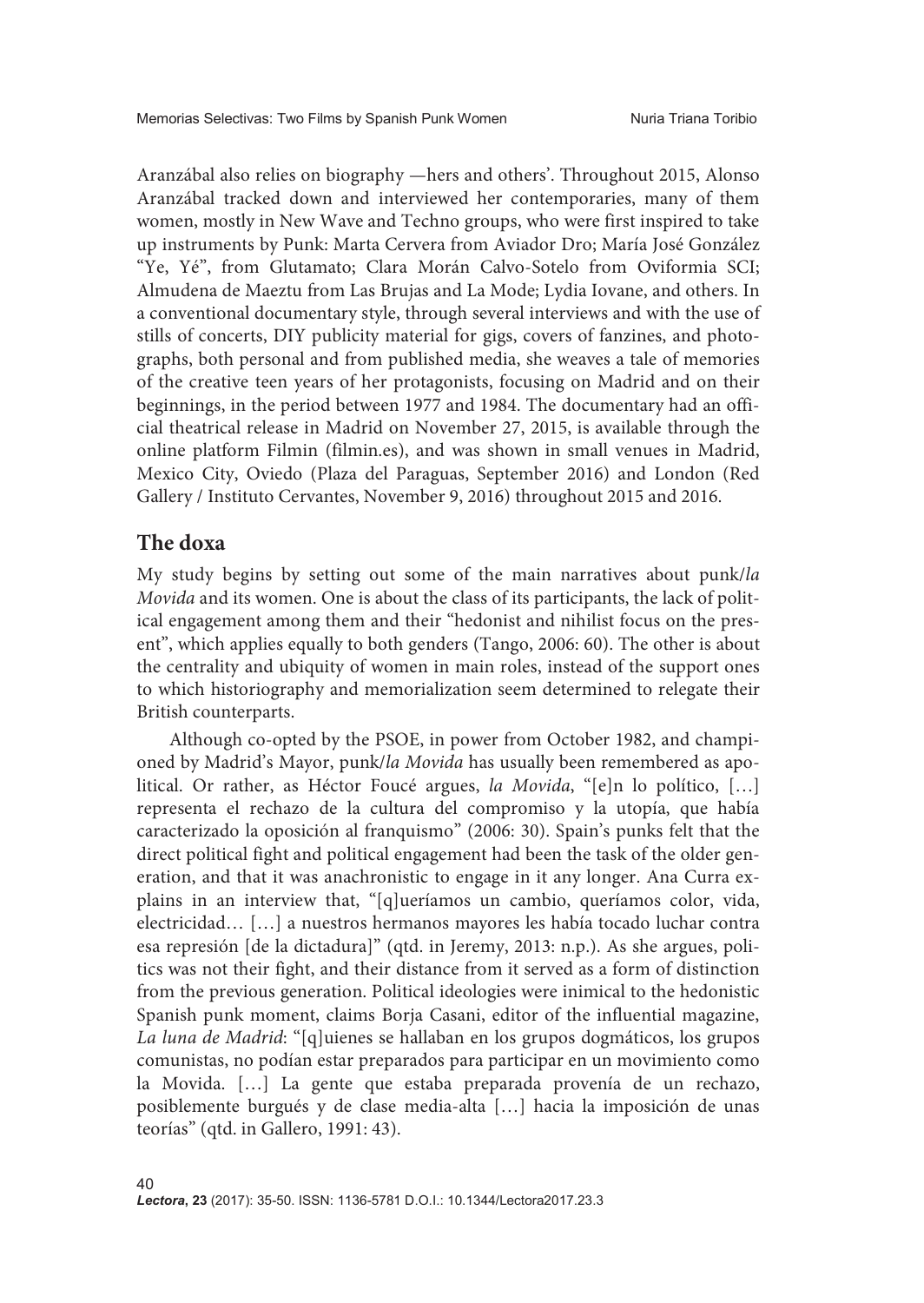Pedro Almodóvar, whose place at the heart of la Movida is undisputed, made films that were "founded on the […] rejection of the leftist critics of Franco" (Smith, 1994: 19). The director often confirmed this view about his work specifically, and la Movida more generally, explaining that frivolity replaced traditional political struggle and became in itself a political position: "La frivolidad se convertía casi en una postura política, en un modo de enfrentarse a la vida que rechazaba absolutamente la pesadez. El apoliticismo de esos años era una respuesta muy sana a toda una actividad política nefasta que no había conseguido nada" (qtd. in Gallero, 1991: 219). He justified apoliticism to Marsha Kinder in an extended interview, where he coined the famous dictum that he made films as though Franco had never existed. The country, he argued, had "recuperated the inclination towards sensuality, hedonism which matched this culture of living in and for the present" (Kinder, 1987: 36). About this new mentality, exemplified in Almodóvar's words and films and, at the time, "the official image of Spain", Helen Graham and Jo Labanyi write, "[w]here the new hedonism has, however, been genuinely liberating is in the area of sexuality, with the erosion of fixed gender roles and increasing acceptance of sexualities in the plural" (1995: 313).

This absence of leftist commitment in lyrics, attitudes and aesthetics, this hedonism, combined with the middle and upper class origin of some of the best known musicians and artists, to which Casani alludes above, prompts readings of la Movida as elitist, narcissistic and disengaged with social reality, and uninterested in the material conditions of those less privileged. This reading has become the default narrative about the period, and it is used as evidence of the failure of the Transición to effect any real change, as the elites, never challenged, continue to dominate in politics and culture.<sup>7</sup> Víctor Lenore argues that

> La música moderna en España, empezando en estos años [la Movida] siempre ha tenido cierto afán de distinción, de hacer que el oyente se sienta por encima del resto de los mortales. […] La inmensa mayoría de los grupos españoles se forman entre los jóvenes que pueden permitirse comprar discos, instrumentos y viajes al extranjero. Es lógico que sus canciones reflejen precisamente los valores de las clases medias y alta (aunque sería deseable que aprendieran a combatirlos o al menos a desmontarlos). Tenemos que agradecer a la Movida que aplicase un tratamiento de shock al pop franquista, pero el movimiento no tardó en convertirse en una fiesta estirada, medio autista y tirando a egomaníaca. (2012: 121)

<sup>7</sup> Besides the class origin of many of its main figures, which has been documented by Cervera (2002), among others, others markers of class include the fact that many of these newly-minted punks were students either in secondary school (many attended the famous Instituto Santamarca in Madrid) or universities. Their first concerts were often in halls of residence in Madrid, the type of venue that, to a large extent, self-selects student audiences.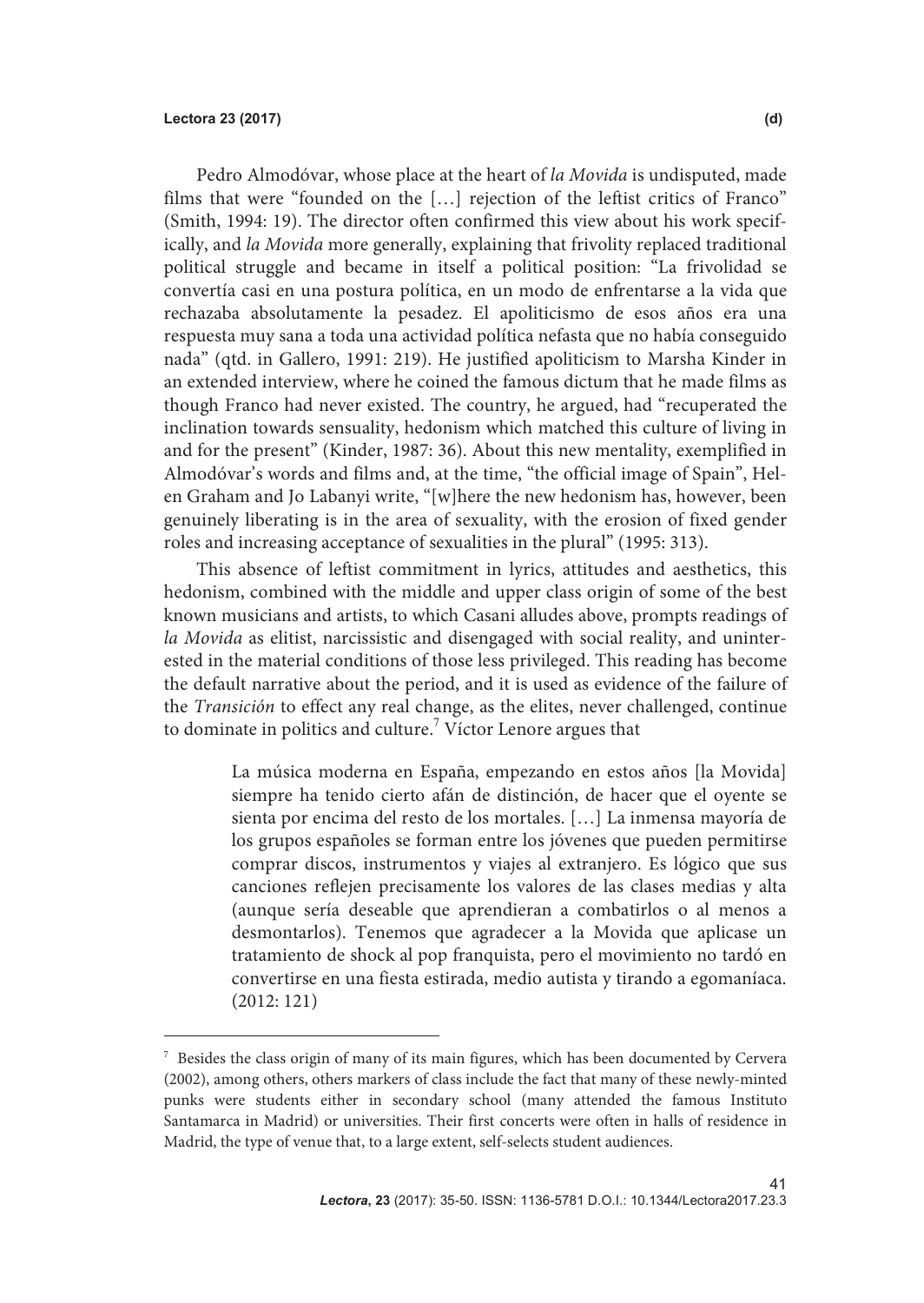The second doxa places women at the heart of Spanish punk/la Movida. Legend has it that without one woman, Olvido Gara/Alaska, there would not have been any Spanish punk in the first place. This is the testimony of Fernando Márquez, "El Zurdo" (2014: 19), echoed by Almodóvar, Rafa Cervera (2002) and many others. From Márquez's account of the foundational moment of Spain's first punk band in 1977, Kaka de Luxe, we know that Gara was the only punk in Madrid at that time: "[la] única punky nacional en aquel momento". Not only that, but she was, Márquez tells us, the most knowledgeable person about the movement, being fluent in English, and familiar with US bands such as the New York Dolls and Ramones, as well as UK ones, and became a source of information and inspiration to other musicians and artists (19). Jesús Ordovás, key music critic and radio DJ, and also instrumental to the development of punk/la Movida, (called the Spanish John Peel), has written extensively about the movement and the many women in it. Here, in one of his frequent lists, is evidence of this abundance:

> Una chica que estudia piano y farmacia entra a formar parte de Los Pegamoides. Y Montse, que solía ir con Los Corazones Automáticos al Palace cuando Brian Ferry pasaba por Madrid a tomar el té, empieza a tocar el bajo eléctrico. Y una tal Luna pone los dedos sobre las duras cuerdas de una guitarra eléctrica mientras otra chica, morena ella se desahoga contra los salvajes a través de un micro. Una cuarta, madrileña, Miluca saca sonidos intrigantes de un Farfisa. Y el grupo se completa con una punk profesional, Speedy. […] Las Chinas, el primer grupo de chicas que toca, graba, convence y sorprende con su look, sus canciones y su personalidad. Aunque no son las únicas. (1987: 115)

The list, as Ordovás suggests, goes on and on, as historiography records a time when young women were able to take part in the movement fully as performers as well as audience members and fans. They took advantage of this opportunity with relish.

Seeing this unprecedented abundance of women or trans women, of drag queens with agency in music, with ideas and skills, and performing in the public arena, prompted photographers, writers and researchers, influenced by the long standing cultural practice of using images of women as "expressions for ideas and desiderata" (Warner, 1985: xix), to visualize Spanish modernity as female. The choice seemed obvious, since women under Franco had been subject to so much retrograde and decidedly un-modern legislation of their sexual agency and reproductive rights. Only a generation before, the mothers of these punk women had been closely policed by the marriage of Fascist and Catholic morality that informed la Sección Femenina de Falange in its drive for a specific socialization of women (see, for instance, Enders, 1992: 673-680). Thus, the stereotypical image of the Spanish Female Punk which has become doxa may contain much of what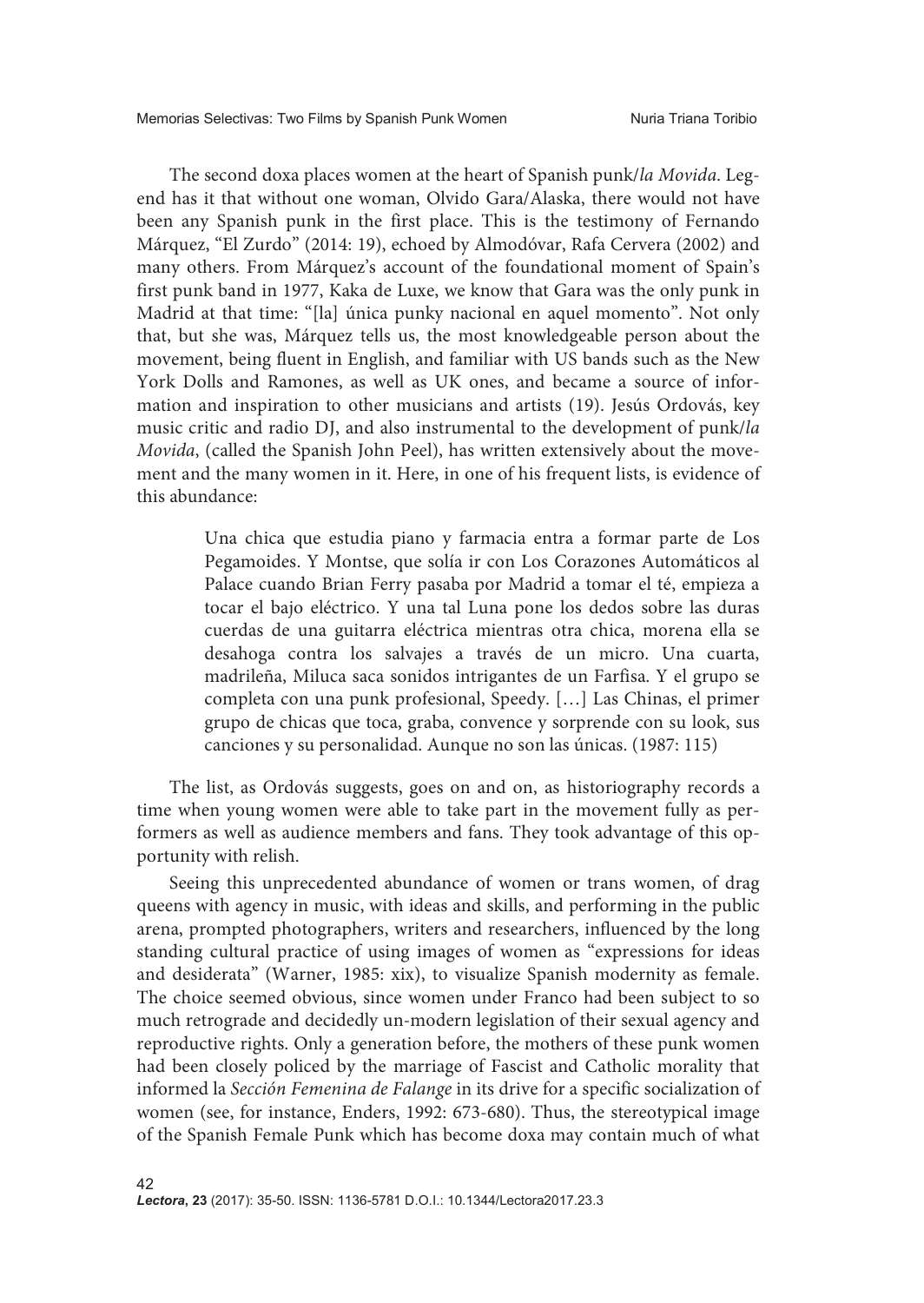cultural historians wanted to prove existed, that is, the "genuine liberating [of new] sexuality, with the erosion of fixed gender roles and increasing sexualities in the plural" (Graham and Labanyi, 1995: 313). This image, in other words, was useful as index of democracy and modernity.

The complexity of the doxa about women that we have inherited comes from the mix of biographical elements about women's agency and creativity as musicians (recorded by musicologists and music journalists), and stories that focus on this "erosion of fixed gender roles", on their agency as sexual beings (theorized by cultural historians). However, it is almost exclusively the second component of the mix that leads them to feature as symbols of change, as icons of punk/la Movida. Images of female punks in the early films by Almodóvar, Pepi, Luci, Bom y otras chicas del montón (1980) and Laberinto de pasiones (1982) remain central to what is remembered about the Spanish punk/la Movida and the Cambio. It is a memory in which punk women are agents of sexual(ised) change, but in which they are rarely found holding musical instruments. The Lycra leopard-print legging-wearing Bom —played by Alaska, "the poster girl for Spain's Transition" (Wheeler, 2016: 375)— leading Luci (Eva Siva) by a dog collar and leash through the streets of Madrid in Pepi, Luci, Bom has become short-hand for Spanish punk, but also an iconic image to represent the spectacular transformation in Spain's sexual and gender behaviors in general. The transgressive clothing and the ostentatious make up prompt a reading of these images as pure hedonism. From a policing of women's clothing which condemned anything revealing as provocative —escandaloso— and immodest, and which underwent a destape period where nudity and scantily-clad celebrities induced a moral panic, we move to photographs of Alaska and Ana Curra, young middle-class women after all, in black leather micro skirts and fishnet tights like their Anglo-American counterparts. Almodóvar's fictional la Movida women, the strongest visual traces left by the movement, signal their modernity by wearing latex bondage gear, like Sexilia (Cecilia Roth) in Laberinto de pasiones, but they rarely pick up a guitar.

### **With and against the doxa**

El Calentito and De un tiempo libre a esta parte both bring expected and unexpected perspectives to the memorialization of women in punk/la Movida, confirming at times what has become history and, at others, contradicting the doxa. In terms of the class background and lack of political engagement of punk's participants, De un tiempo libre a esta parte presents a somewhat contradictory account. On the one hand, in response to an off-screen question about the importance of the future in their lives, the interviewees for the most part declare that they did not think ahead beyond the following day. No one mentions politics. On the other, we have a passionate declaration by Clara Morán that "la política me emocionaba mucho", followed by a confession of having attended political meetings and taken part fully, joining in the singing of the Socialist an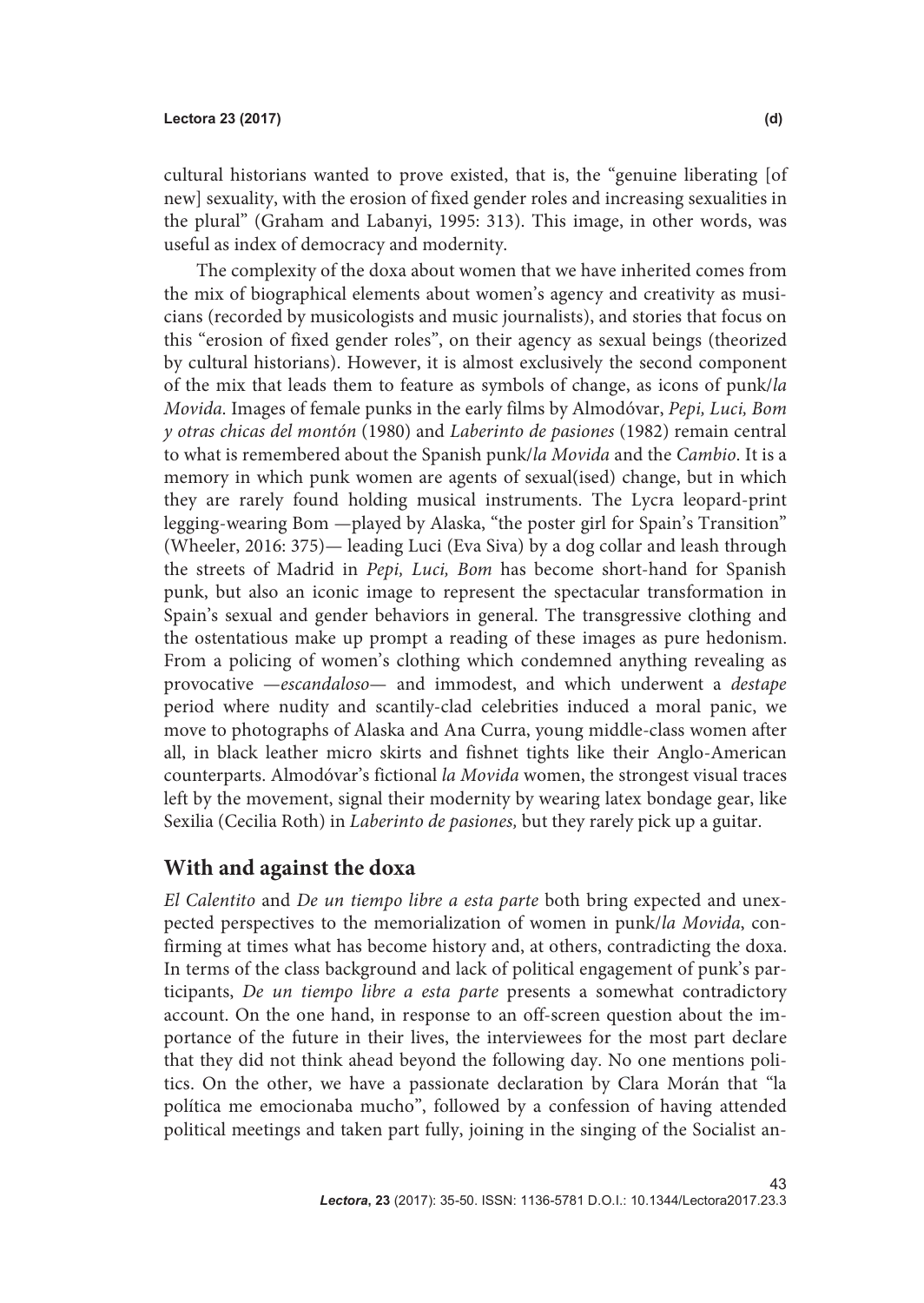them. This confession by Morán is the only admission to interest in party politics, and comes from someone who belongs to a well-known political family. The documentary supports the doxa, the mainstream reading of the movement, with the inclusion of an exception that proves the rule.

It is in the fiction film, where we find a "correction" of the doxa that demands a closer look. El Calentito follows the progress of Sara (Verónica Sánchez) from niña pija (substantiating the mainstream reading) to independent and sexually liberated punk singer of Las Siux.<sup>9</sup> The group's rehearsals, performances, and dealings with the producer and record company feature centrally. Their crucial concert, in front of a record producer and therefore likely to get them a contract, is to take place on February 23, 1981 at the music venue "El Calentito". Through the choice of this date, Gutiérrez consciously moves the focus onto politics, since the date 23F resonates symbolically as the evening of the failed golpe de estado against Spain's democracy by a section of its military (Preston, 1986: 192-209). The importance of the date enters the film through the character of Ferdy (Jordi Vilches), Leo's boyfriend, who has a mainly supportive role in Las Siux. Leo (Macarena Gómez) is constructed as an imaginative, rebellious young woman with a southern accent and a Catalan boyfriend. He attends rehearsals, acts as mannequin for Leo's clothing creations, and in several shots he manages the soundboard at concerts. He is also very affectionate to Leo, whom he calls "punkita". However, he is secretive. He disappears at various moments without explanation, and Leo fears the worst: that he has another lover. On 23F it is revealed that what Ferdy is concealing is his political activism. He arrives at "El Calentito", dressed in a blazer (the clothing of the upper-class), with his hair combed back, wearing gomina and carrying a tennis bag. He is clearly agitated and fearful. Once safely inside, he appeals for Leo's support in disposing of political propaganda leaflets. Leo, relieved that Ferdy's secret is not another lover, joins in the destruction.

The lines that Leo and Ferdy exchange while disposing of the political pamphlets are indicative of the ambiguity of punk/la Movida towards this political moment. Leo asks Ferdy how long he has been an activist and he confesses that a while. Then, with the apoliticism that has come to be associated with punk/la Movida and the desencanto more generally, she underscores the frivolity of the movement by reminding him that politicians are not to be trusted, they are char-

<sup>8</sup> Clara Morán Calvo-Sotelo is Fernando Morán's daughter. He was Minister of foreign affairs in the first Socialist cabinet (1982- 1985). Leopoldo Calvo Sotelo, her maternal uncle, succeeded Adolfo Suárez as Prime Minister in February 1981.

<sup>9</sup> Sánchez is known to Spanish viewers for her character in the popular family-oriented series Los Serrano (2003 to 2008) produced by Globomedia-Telecinco and broadcast on Telecinco.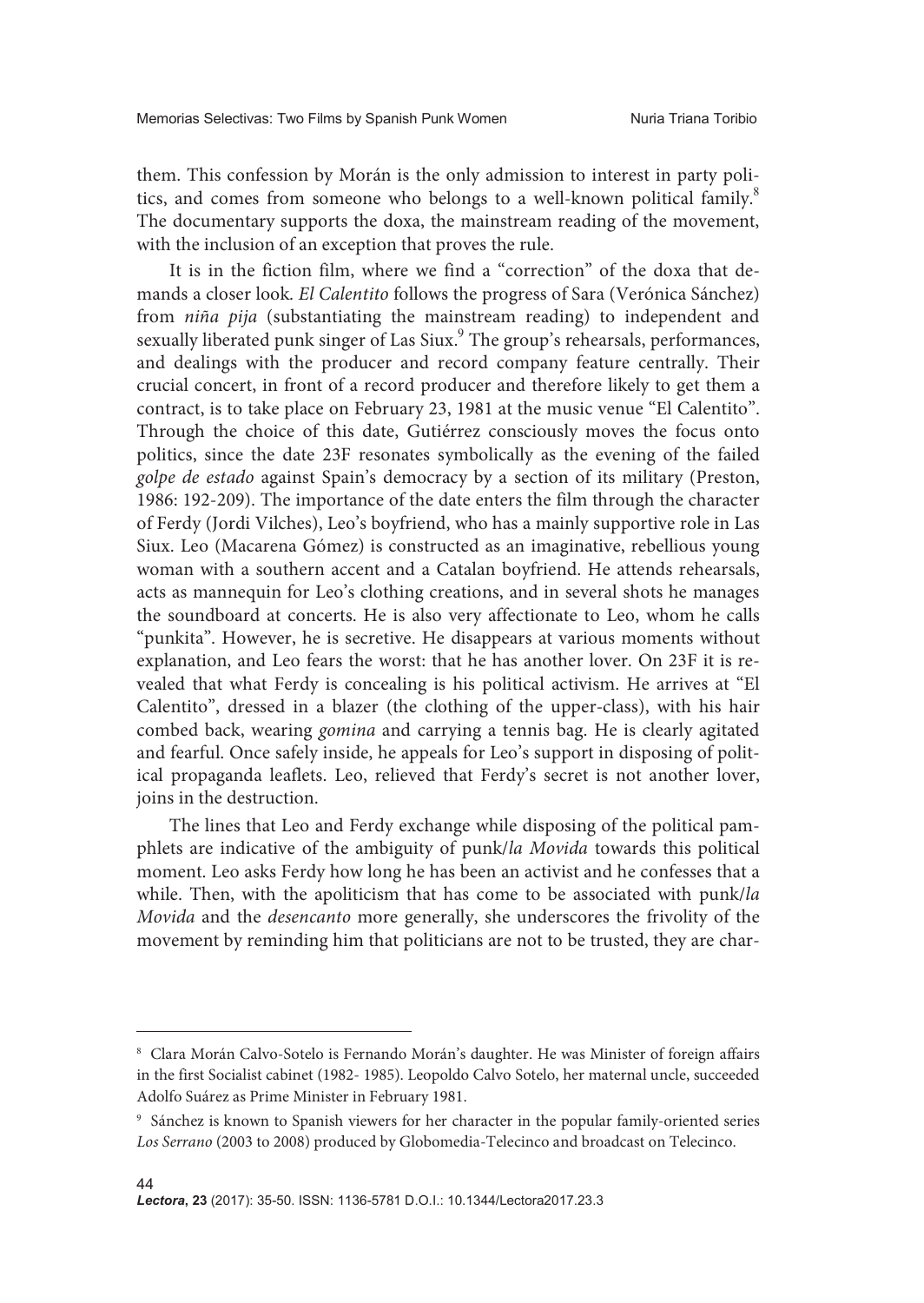latans on the make, and democracy will not effect real change.<sup>10</sup> On the subject of politicians, Ferdy disagrees. Not all of them are liars. "No, todos no", he declares with conviction. Ferdy, then, contradicts the punk traits that have made it into the mainstream story. He is thus anachronistic, but at the same time, a kind of correction, a product of hindsight in 2005. Through Ferdy, Gutiérrez puts in the political involvement that was not there but should have been, or that was there, but remains unremembered.

This revisionist moment is followed in the film by more openly political declarations in support of democracy after the golpe de estado has failed. Characters who felt emboldened by the army rebellion while it lasted —a couple of old, fascist neighbours— are thrown out of the club in the final scenes. But significantly the key declarations for democracy are put in the mouths of older characters, the record producer (Sr. Matas, played by Antonio Dechent), and the transgender club-owner, Antonia (Nuria González). Ferdy seems artificially inserted into the plot as the only politicised subject of his generation, and noticeably, none of the women are. It is only at the end, when Las Siux reveal their torsos to the audience and then turn around to show the word "libertad" written on their backs, that the punk women become carriers of a political message. As with Morán's unique testimony in De un tiempo libre, the question is how significant are the exceptions in the sea of apoliticism? Does the doxa on the politics of punk tell the whole story? Or are there stories of allegiance to the right and left organizations that have not made it into the mainstream? Are there women excluded from this mainstream history of Madrid's punk/la Movida because they do not respond to the image of the frivolous, hedonistic, and privileged young woman that we have inherited?

As for the second standard narrative, both films go with the grain of the received wisdom about Spanish punk, that "[h]abía muchísimas chicas" (Villar, qtd. in De un tiempo libre). Where El Calentito and De un tiempo libre are most divergent is on the specific politics of sexuality and gender. These feature largely in El Calentito, in what is, after all, a fairly conventional bildung of a young woman coming-of-age, musically and sexually. In De un tiempo libre, the testimonies of women —and men— are given similar weight and screen time. Although there is much description of what they did as teenagers, besides creating and being part of music groups, there is no focus on relationships or sexual liberation in their testimonies, and we do not get the sense of their teens being years of experimentation and freedom. In fact, in contrast to the defiant and revealing clothes of the fictional Siux, the photographs and testimonies of women in De un tiempo libre paint a different portrait of the women in these groups. They appear completely

<sup>&</sup>lt;sup>10</sup> Desencanto is described by Labanyi and Graham as "the mood of political disenchantment/dissapointment that prevailed in Spain in the later years of the transition period (1979/82), anticipated by the film El desencanto (Chávarri, 1976)" (1995: 421).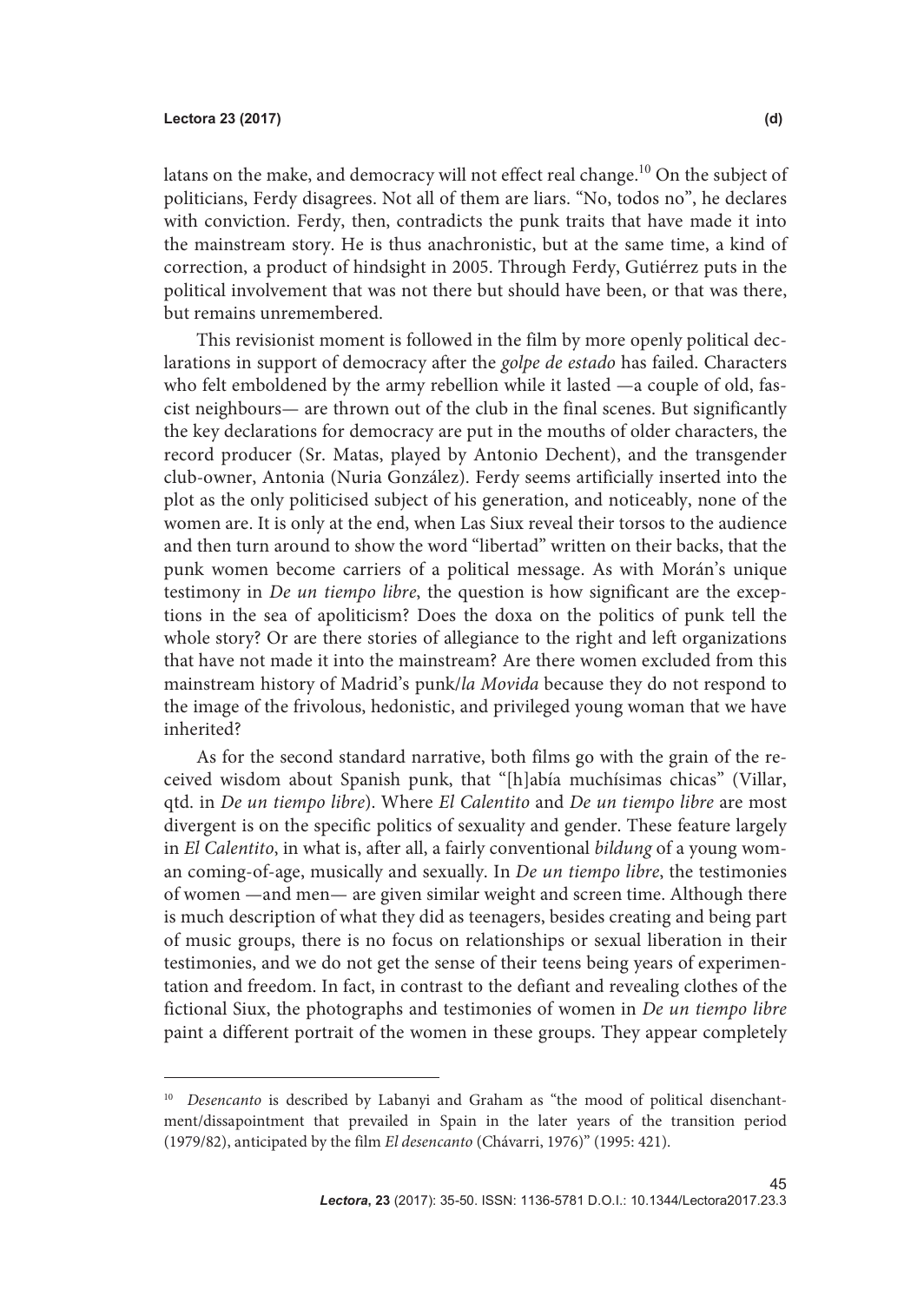covered, sometimes in androgynous disguises (men and women wearing the same overalls, for instance) and often even in industrial-type goggles or masks. As Marta Cervera from Los Iniciados and El Aviador Dro explains in De un tiempo libre, it was precisely the cover-up and masks that helped her to muster the courage to go on stage. Both films make clear that women and men were subject to different rules in their families, something that challenges any narrative of equality between the genders in the 1970s and 1980s. Most families enforced a curfew of 10 or 10:30, para las chicas, as Cervera explains. In El Calentito, where some characters enjoy sexual liberation, Sara must leave the family home to enjoy it.

Both films portray the agency of punk women as creators and participants, reflective about their influences and managing areas such as image, music performance and composition and the dissemination of their work. The doxa of la Movida as a moment when women as performers and creators had control over their careers is therefore confirmed by both films. Likewise, both present tales of the inspiration to become punk as the result of concert attendance, in what is a standard narrative, both in Spain but also in the UK. The participants in De un tiempo libre tell of formative concerts of punk groups or by those who, like Lou Reed, were punk's forerunners. Alonso Aranzábal, for instance, remembers going to a Lou Reed concert in Madrid in 1979 and a Ramones one at the Plaza de Toros de Vista Alegre in 1980. Ye-ye remembers Rock-Ola concerts and declares "de repente, oyes a los Sex Pistols, oyes a los Clash, a Siouxie […] y dices, esto es lo que me mola" (qtd. in De un tiempo libre). Transposed to the fictional realm, watching Las Siux perform is life changing for Sara in El Calentito. The group's name comes from Siouxie and the Banshees, fronted by Siouxie Sioux, one of punk's most iconic and influential women. From the outset, Sara is constructed as a budding musician. She is writing song lyrics hastily, her scribbled words shown in the shot in close up and heard in voiceover, as she waits for her boyfriend in the street. In the following scene, the boyfriend dumps her for being too absorbed in the group's performance. Through a series of coincidences and mishaps, Las Siux loses their lead singer Chus (Luna Rojo) and boyfriend-free Sara replaces her. This is her true calling.

Gutiérrez's film is named after a music venue, and performance and concerts are central to it, as is the degree of agency and creativity that women performers could carve out at the time. The film shows Las Siux fighting for the right to be "authentic" and not a record company product, a struggle to control their image that runs parallel to the struggle of club-owner Antonia to live as her chosen gender, and the fight of Spain's young democracy to hang onto its recent freedoms. For example, the band's manager wants them to only play the most appealing and unchallenging songs that will be part of their record, but Leo insists that they perform their non-commercial song "Gimme". Leo also stages a halfway rebellion against a commercial stage punk image that panders to traditional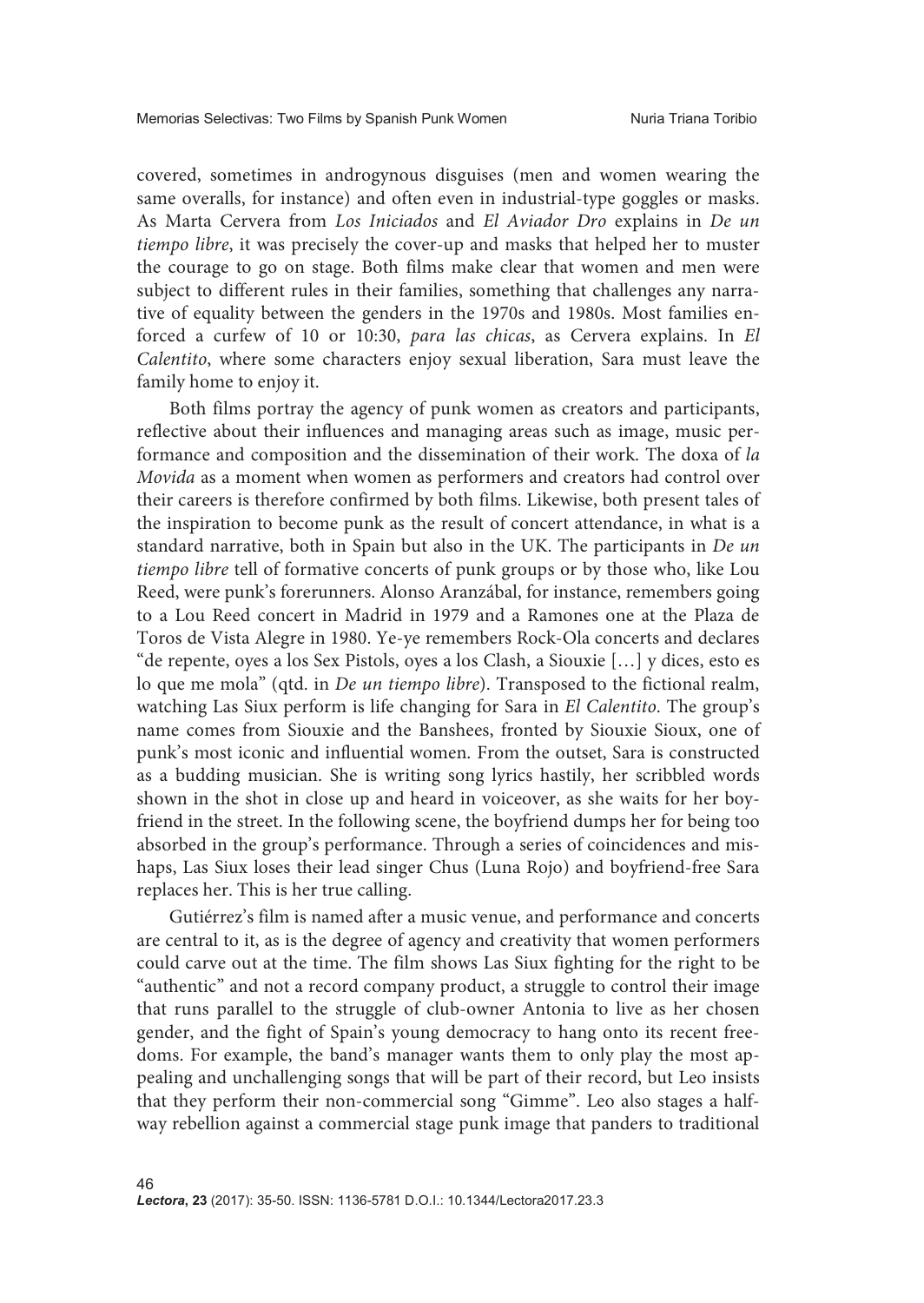femininity —that women's hair is unsightly, and therefore their underarms and legs should be waxed or shaven—, by refusing to shave one underarm. The film also has a number of the backstage scenes showing the disagreements and fights among the members; and providing images of women learning their craft as musicians, of collaborating, but also undermining each other. Manrique argues that these moments seem to come from direct experience and confer a spur-ofthe-moment freshness on the film (2005: n.p.).

The experience of rehearsal and collaboration is given pride of place in De un tiempo libre, even if it is not represented onscreen, and this aspect of the memorialization of the punk/la Movida moment in the documentary deserves close attention. Alonso Aranzábal herself, in direct address to the camera, a mode that seeks intimacy with the spectator, delivers a speech declaring that:

> Para mí, la época en que estuve componiendo, creando sonidos, atmosferas, y estéticas, con Los Monaguillosh, fue una época maravillosa. El placer que produce la creación en un local de ensayo, cuando distintas personalidades se juntan y cada uno a su manera ponen en común algo que surge de dentro, es algo increíble… (qtd. in De un tiempo libre, 2015)

This evocative and wistful declaration of an "oceanic feeling": "[t]hat feeling of oneness with the universe" (Freud, 1956: 8) that is sorely missed, is delivered within a mise-en-scene of "adulthood", made up by the accessories of middleclass lifestyle (the white leather sofa, the digital sound system, the carefully organized rows of books placed on a built-in bookshelf). The contrast is sharp between this setting and the backdrops to the punks in the photographs used in the documentary (bars, clubs, streets, unkempt public spaces with graffiti and rubbish) and where punk/la Movida happened. Evoking the past as a golden time of possibility and community resonated with reviewers of the film who reflected through it on their own past. For instance, Eloy Tizón in El Cultural stated that viewing the documentary: "produce una extraña sensación agridulce ver tu propia juventud desfilar por la pantalla" (Tizón, 2016: n.p.)

How and why punk/la Movida are being remembered matters not only to those women who were part of it, but also to the future generations of male and female performers and audiences and to revisionist cultural historians. Who and what is being memorialized and for what purpose? Behind selective memories that single out certain aspects for remembrance such as sexual experimentation, freedom, creativity, the agency shown in being able to jump from audiences to performers, are corners that are not sufficiently explored. Not least, how and why belonging to a certain class enabled and yet curtailed some young women as punks. More concern and awareness about how punk/la Movida was adopted by some women in a country with deep inequality gaps, great identity chasms between the regions, north and south, city and countryside, is still needed. Remem-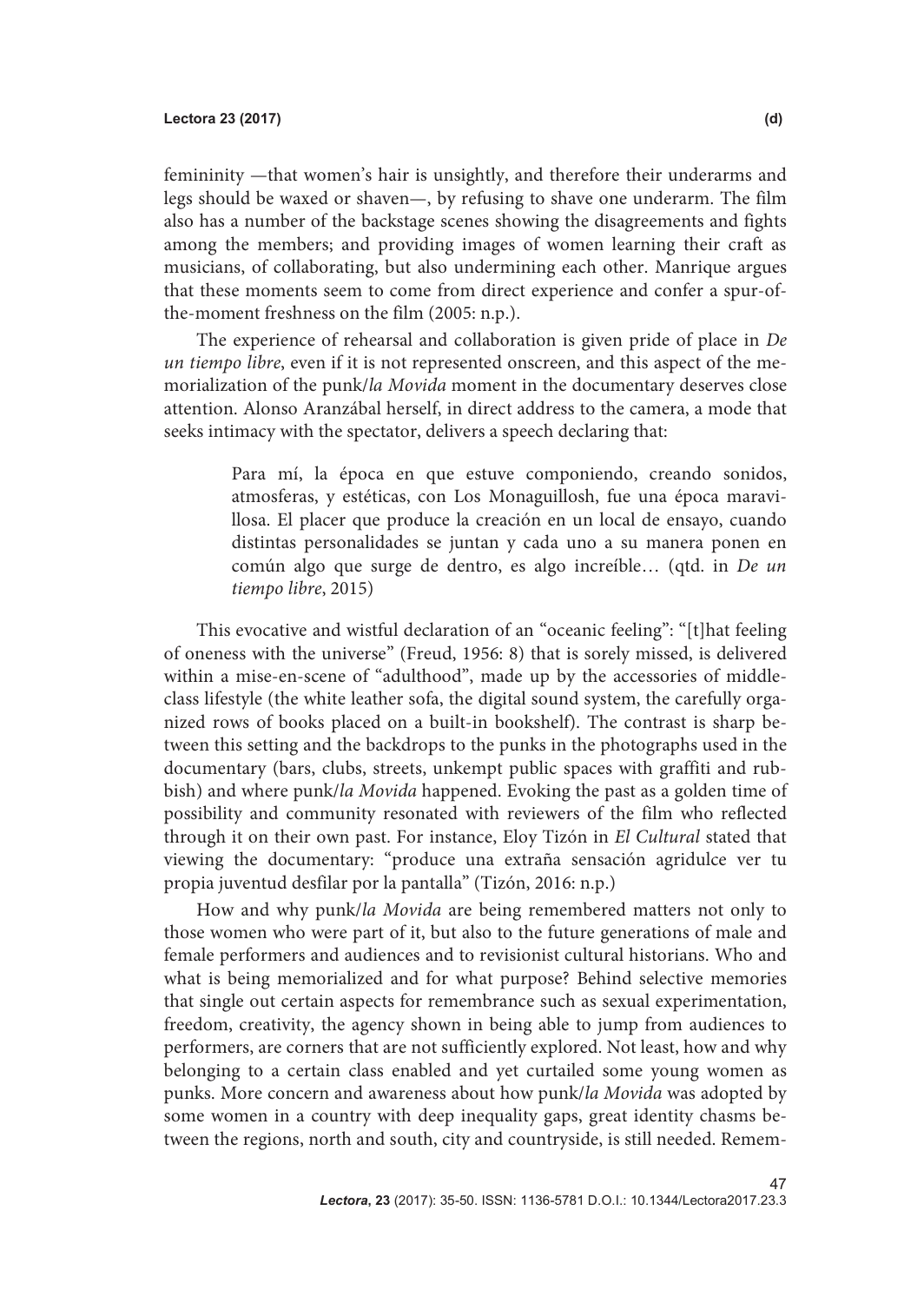bering punk/la Movida is largely a work in progress, in spite of all the ink spilled. Can we take it that in Spain women have not been edited out of punk, or is it perhaps, that in their function as ciphers, and in the many exclusions in their memorialization they too have been assigned the same secondary role as their UK counterparts?

### **WORKS CITED**

- Allinson, Mark (2000), "The Construction of Youth in Spain in the 1980s and 1990s", Contemporary Spanish Cultural Studies, Barry Jordan and Rikki Morgan-Tamosunas (eds.), London, Arnold: 265-273.
- Cervera, Rafa (2002), Alaska y otras historias de la Movida, Barcelona, Plaza y Janés.
- Eede, Christian (2016), "Viv Albertine Defaces Punk Exhibition", The Quietus, 18/07/2016. <http://thequietus.com/articles/20594-viv-albertine-defacespunk-exhibition>
- Enders, Victoria L. (1992), "Nationalism and Feminism: The Sección Femenina of the Falange", History of European Ideas, 15, 4-6: 673-680.
- Foucé, Héctor (2006), El futuro ya está aquí. Música pop y cambio cultural, Madrid, Velecio editores.
- Freud, Sigmund (1956), Civilization and its Discontents, London, The Hogarth Press. [1936]
- Gallero, José Luis (1991), Sólo se vive una vez. Esplendor y ruina de la Movida madrileña, Madrid, Ardora Ediciones.
- Godes, Patricia (2013), Grandes éxitos de Alaska y los Pegamoides: El año que España se volvió loca, Madrid, Lengua de trapo.
- Graham, Helen and Jo Labanyi (1995), Spanish Cultural Studies. An Introduction, Oxford, Oxford University Press.
- Gutiérrez, Chus (2011), "Xoxonees", Chus Gutiérrez.
	- <http://www.chusgutierrez.es/es/xoxonees>
- Jenkins, Lin (2016), "Anarchy on the Thames as Punks Fire Back", The Observer, 27/11/2016: 14.
- Jeremy, Pako (2013), "Ana Curra, Santa autosuficiencia", 40 Putes, 06/06/2013. <https://www.40putes.com/20130506/ana-curra-santa-autosuficiencia/>
- Jonze, Tim (2016), "Malcolm McLaren's Son to Burn £5m of Punk Memorabilia", The Guardian, 16/03/2016.

<https://www.theguardian.com/music/2016/mar/16/malcolm-mclaren-sonjoe-corre-burn-punk-memorabilia-punk-london-queen>

Kinder, Marsha (1987), "Pleasure and the New Spanish Mentality: A Conversation with Pedro Almodóvar", Film Quarterly, 41,1: 33-44.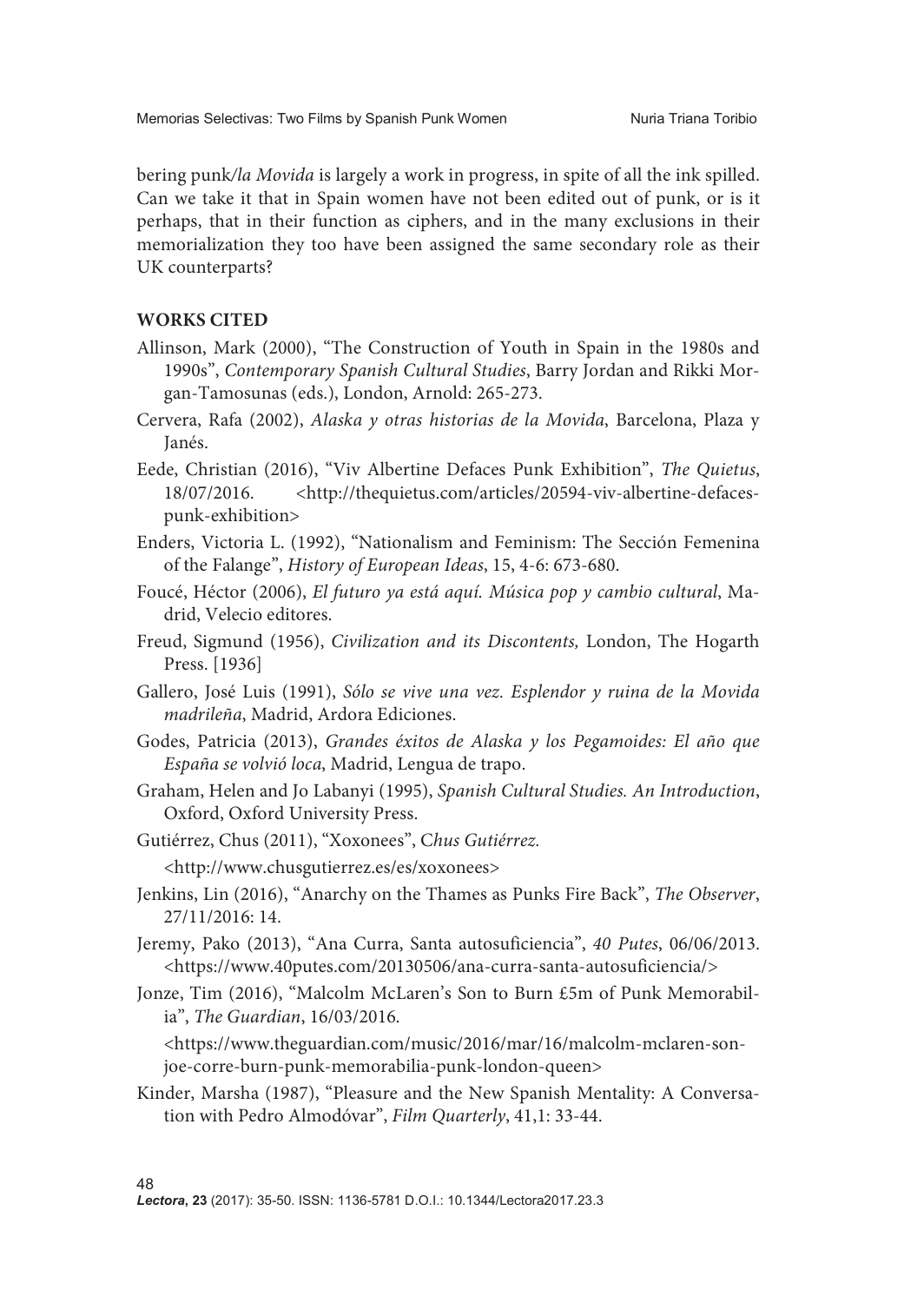- Lenore, Víctor (2012), "Música en la CT: los sonidos del silencio", CT o la Cultura de la Transición. Crítica a 35 años de cultura española, VV.AA., Guillem Martínez (coord.), Madrid, Debolsillo: 115-23.
- Manrique, Diego A. (2005), "Chus Gutiérrez evoca la Movida y el 23F", El País, 24/06/2005.

<http://elpais.com/diario/2005/06/24/cine/1119564005\_850215.html>

- Marí, Jorge (2013), "La Movida as a Debate", Towards a Cultural Archive of La Movida, William J. Nichols and H. Rosi Song (eds.), Madison, Fairleigh Dickinson University Press: 12-28.
- Márquez, Fernando "El Zurdo" (2014), Música moderna, Madrid, La fonoteca. [1981]
- Mira, Alberto (2009), "The Dark Heart of the Movida: Vampire Fantasies in Iván Zulueta's Arrebato", Arizona Journal of Hispanic Cultural Studies, 3: 155-169.
- O'Brien, Lucy (2012), She Bop. The Definitive History of Women in Popular Music, London, Jawbone Press. [1992]
- Ordovás, Jesús (1987), "La movida madrileña agoniza entre algodones", Cambio 16, 23/03/1987: 114-18.
- Pook, Lizzie (2016), "Women of Punk. Queens of the Punk Age", Stylist, 313: 59- 61.
- Preston, Paul (1986), The Triumph of Democracy in Spain, London, Routledge.
- Raha, Maria (2005), Cinderella's Big Score: Women of the Punk and Indie Underground, Emeryville, Seal Press.
- Reddington, Helen (2007), The Lost Women of Rock Music. Female Musicians of the Punk Era, Lancaster, Equinox.
- Richardson Andrews, Charlotte (2014), "Punk Has a Problem with Women. Why?", The Guardian, 3/07/2014.

 <https://www.theguardian.com/music/musicblog/2014/jul/03/punk-has-aproblem-with-women-why>

- Tango, Cristina (2006), La transición y su doble: el rock y Radio Futura, Madrid, Biblioteca Nueva.
- Smith, Paul Julian (1994), Desire Unlimited. The Cinema of Pedro Almodóvar, London, Verso.
- Tizón, Eloy (2016), "De un tiempo libre", El Cultural, 25/03/2016. <http://www.elcultural.com/revista/opinion/De-un-tiempo-libre/37829>
- Vilarós, Teresa (1998), El mono del desencanto: una crítica cultural de la transición española (1973-1993), Madrid, Siglo veintiuno.
- Warner, Marina (1985), Monuments and Maidens. The Allegory of the Female Form, London, Weidenfeld and Nicolson.

 $\Delta$ 9